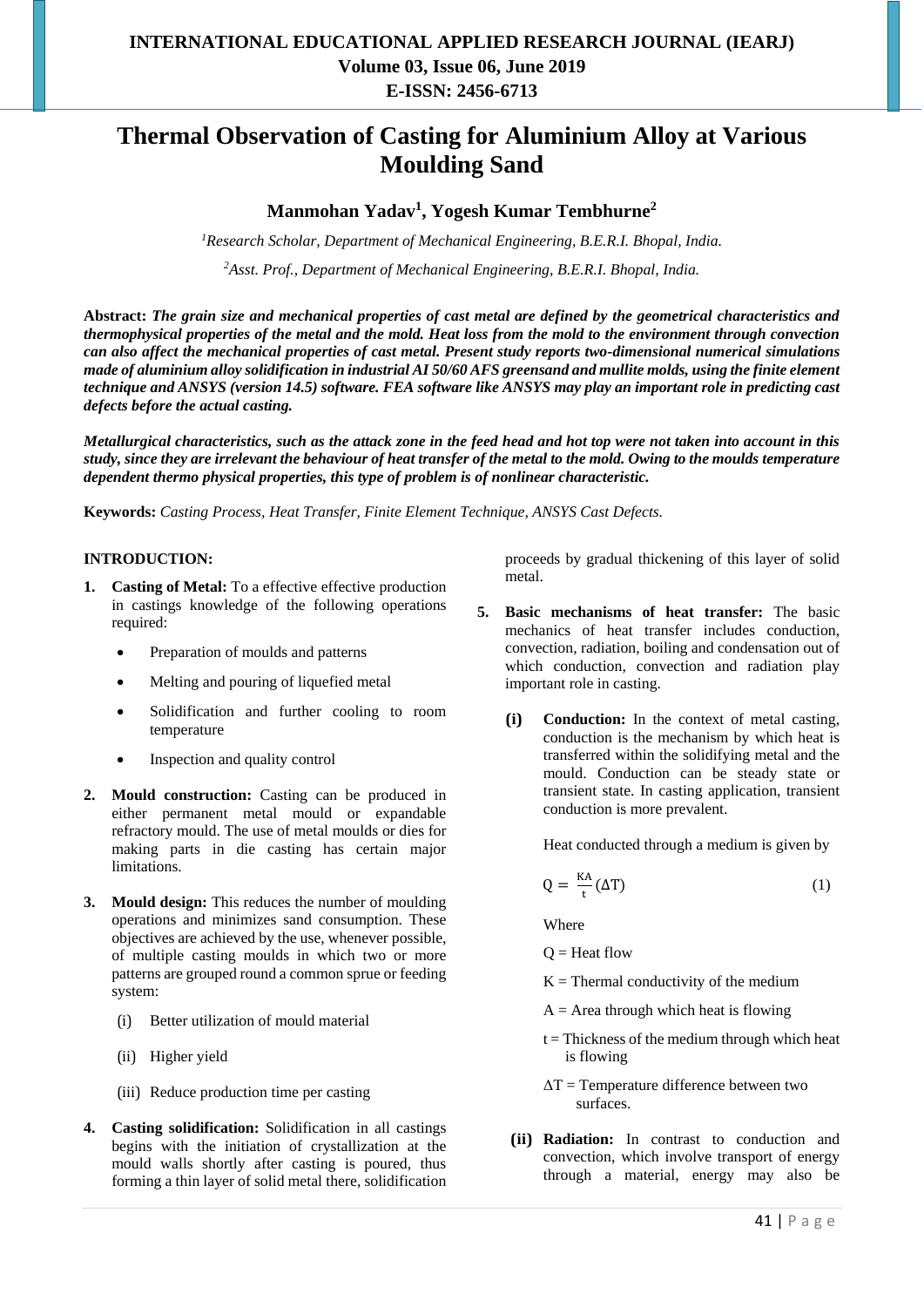transferred through a vacuum. The mechanism is by electromagnetic radiation, and is specifically called thermal radiation. Radiation occurs on the outer surfaces of the mould and at casting-mould interface.

The net radiant exchange between two surfaces is given by:

$$
Q = \varepsilon_1 A_1 \sigma (T_s^4 - T_\infty^4) \tag{2}
$$

Where

- $\varepsilon_1$  = Emmisivity of the surface
- σ = Stefan-Boltzmann constant = 5.67 × 10−8 Wm−2K −4
- $T_s$  = Mould Surface Temperature

 $T_{\infty}$  = Ambient Temperature

- **(iii) Convection***:* Convection mode of heat transfer is considered in many contexts like
	- 1. Heat transferred within liquid metal
	- 2. Heat lost from outer surface of the mould
	- 3. Heat transferred at metal-mould interface

Heat transfer at the outer surface of the mould is assumed to take place by natural convection and radiation. The heat transfer value is given by:

$$
Q = hA(T_s - T_\infty) \tag{3}
$$

Where

 $Q =$  Heat flow through convection

h = Convective Heat Transfer Coefficient

 $A =$  Surface Area through which heat is flowing

 $T_s$  = Mould Surface Temperature

 $T_{\infty}$  = Ambient Temperature

## **LITERATURE REVIEW:**

Qiao et al. identified Corrosion or breakdown can also occur due to high speed and temperature in the molten metal. To predict such defects, analysis of flow and heat transfer must be conducted during the packing stage of the cast. The solidification time is shorter in thin part compare with the thick part. Microstructure for prediction aspects including nucleation density, grain size, the more adequate for filling the nucleation density larger but grain size smaller, directly determines the physical and mechanical properties of finished components.

Pariona et al. cooling in the sand system was slower than in the mullite system. This fact caused a larger thermal flow and thermal gradient in the sand system than in the mullite system. These phenomena happen especially in the cold zone of the cast metal, where the solidification begins. Heat loss from the mold to the environment through convection can also affect the mechanical properties of cast metal. It was also observed that, in the convergence process, the mullite system needed a larger iteration number, probably because it reached lower temperatures than the sand system, during the same time of solidification. In the cooling curves, at several points of the sand system presented phase changes, however, this did not happen in the mullite system.

Prabhu et al. The peak mold temperature increased with an increase in the casting thickness due to its higher heat content.

The estimated heat flux transients showed a peak due to the formation of a stable solid shell, which has a higher thermal conductivity compared with the liquid metal in contact with the mold wall prior to the occurrence of the peak. The high values of heat flux transients obtained with thin molds were attributed to mold distortion due to thermal stresses.

Seetharamul et al. A single cooling environment over its solidification period exists for a static casting whereas continuous cast section encounters different environmentmould, sprays, pinch rolls contact, radiation before complete solidification take place. Thus the continuously cast change rapidly from one zone to another resulting in higher thermal stresses than in ingot castings. Continuous cast section, in addition, is also stressed by pinch rolls, bending and straightening operations during solidification mould oscillation, misalignment of mould and roller cages. Ferrostatic pressure can also produce sufficient stress to cause bulging across the wide faces of large slabs.

Cervera et al. Thermo-mechanical contact conditions between the mould and the part are specifically considered, assuming that the heat flux is a function of the normal pressure and the thermal and mechanical gaps. A fractional step method arising from an operator split of the governing equations is used to solve the non-linear coupled system of equations, leading to a staggered product formula solution algorithm suitable for large-scale computations.

Vijayaram et al. Solidification simulation of castings provides time-temperature data, temperature contours, hot spot locations, degree of recalescence, latent heat of fusion and solidification time.

Canales et al. The temperature at which the complex Al-Si-Cu-Mg eutectic is formed is unaffected by either silicon or iron. The iron rich intermetallic were of the α- type due to modifying effect of manganese present in the experimental heat.

Kang et al. Die design by computer simulation has some advantages compared with the conventional process that is performed by designer's experience and trial and error. The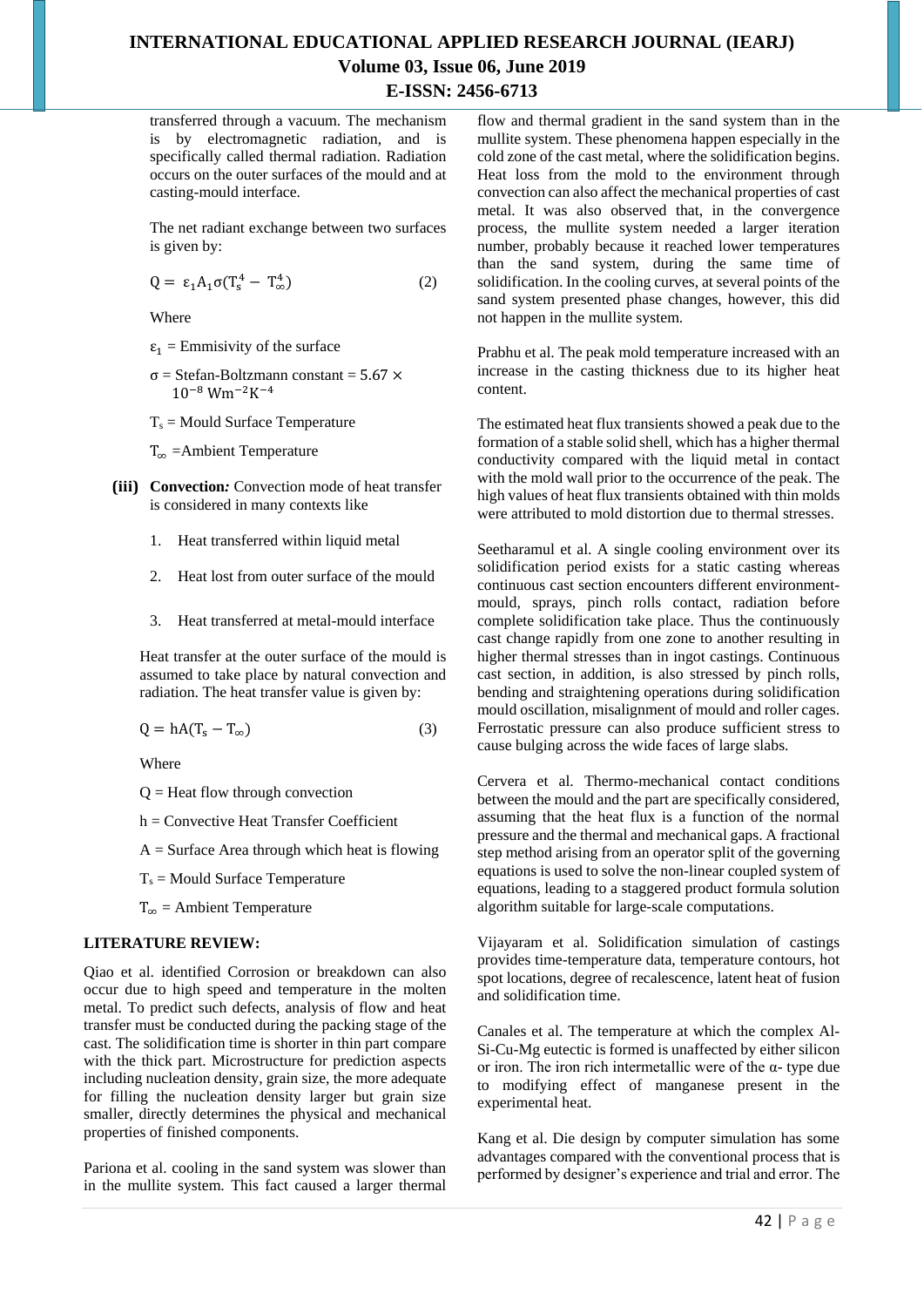experiment of semisolid casting was performed with the conventional die design concept. Various defect shapes were found on the surface of the semi-solid cylinder block parts. Evaluation of die gate system to obtain parts without defects was realise by computer simulation.

Alawadhi et al. Conduction mode of heat transfer is widely considered in thermal system, and the effect of natural convection is assumed negligible. The present work studies the effect natural convection of liquid water on the solidification rate. Apparent capacity method was used to simulate the release of the latent heat.

Prashant et al. Calculated modulus is always less than effective modulus of neck. It is possibility that neck modulus would be more than feeder modulus and reverse feeding from casting to feeder will occur and it will result in shrinkage porosity in casting.

Sergey et al. Comparison of numerical results to available experiment data show that the formulated model provides a solution of acceptable accuracy despite some uncertainty in material properties and boundary and initial conditions.

Das et al. Thermal stress in the mullite mold is less than the sand mold. For the sand-mullite composite mold shrinkage is least as well as shrinkage for the cast is also least. But the thermal stress is more than the mullite mold. So optimization can be done as a future work for best combination of mold materials in a composite mold with optimum thicknesses.

## **Objectives:**

To understand the physics of the solidification process of casting, factors affecting solidification process of casting & Study the inter-relationship of these parameters and their relative influence on the solidification process of castings.

#### **Methodology:**

The cast object and mold design has been referred from the work of M. M. Pariona and A. C. Mossi [3]. In their work M. M. Pariona and A. C. Mossi considered a channel shaped cast object which was cast using pure iron

The temperature profiles through the mould are drawn and the solidification time of a casting is calculated. Temperature dependent properties for Aluminium are taken into consideration. Temperature dependent material properties like thermal conductivity and enthalpy are used to determine heat transfer during phase change. The following three steps are used to carry out the analysis.

# **RESULTS AND DISCUSSION:**

The phenomenon of convection that occurs between the mold and the environment was included in this study the sand mold had a range of temperature variation between 303 K and 431 K and the mullite mold had a range of 343 K and 378 K, consequently, in the sand mold there was a larger range of temperature variation.



## **Thermal flow in assembly**



It can be observed that the largest magnitude of the thermal flow corresponds to the minimum point (MN) of the temperature distribution, because at this point the solidification begins.

### **Inside sand mold and mullite mold for 2618 T6**

Cooling curve in sand was represented by the points P9 and P11 because they were very near to the cast metal.

Heating curves in the mullite mold are presented at points P7, P13, P14, P15, and P16 because these points are far from the cast metal. On the other hand, at points P11, P9 and P8 only the cooling curves are presented, because they are close to cast metal.

#### **Inside cast with sand mold and mullite mold for 2024 T6**

In case of mullite mold slope of cooling curve is steep up to temperature 482 and 460 second of solidification from start point of solidification and then slope of the cooling curve is uniform and going to converge to temperature of 377K at the end of 7200 second of solidification.

Slope of cooling curve for cast in sand mold is uniform, and means cast is going to solidify slowly. As compare to cast inside of the mullite mold. In sand mold slope of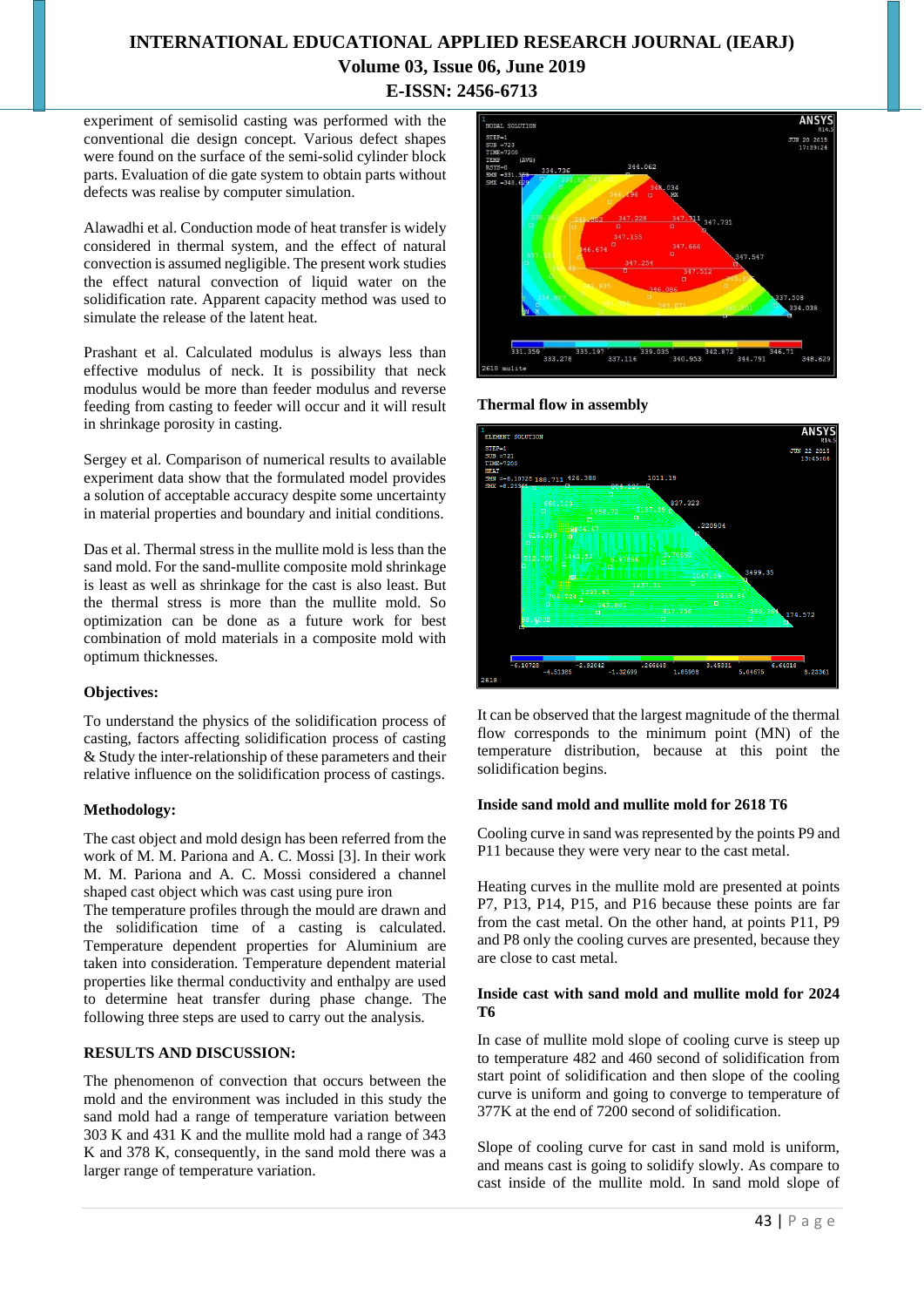cooling curve is steep up to temperature of 538 K and 400 second of solidification and then slope of the cooling curve is going to converge to temperature of 435 K at the end of 7200 second of solidification.

### **Inside sand mold and mullite mold for 2024 T6**

The heating and cooling curves in the mullite mold are presented at points P6, P7, P8, P9, P10, P11 and P12 there is an abrupt heating, and cooling presents an accentuated fall, as compared with the sand mold. And heating curves in the mullite mold are presented at points P14, P15, and P16 because these points are far from the cast metal. On the other hand, there is no cooling curve inside the mullite mould.

### **CONCLUSIONS AND FUTURE SCOPE:**

This study is a comparative work of the numeric simulation using finite element method for solidification process of Aluminium alloys in sand and in mullite molds, during 2h of solidification. Results in 2D were obtained, such as the heat transfer, the thermal flow, the thermal gradient, the convergence control and the behaviour of the temperature in different selected points. The result was completely different in both systems. This can be due to the fact that these molds possess different physical properties. Therefore, cooling in the sand system was slower than in the mullite system. This fact caused a larger thermal flow and thermal gradient in the sand system than in the mullite system. These phenomena happen especially in the cold zone of the cast metal, where the solidification begins. It was also observed that, in the convergence process, the mullite system needed a larger iteration number, probably because it reached lower temperatures than the sand system, during the same time of solidification. In the cooling curves, at several points of the sand system presented phase changes, however, this did not happen in the mullite system. This phenomenon can be explained by the fact that in the sand system the cooling is slower than in the mullite system. Possibly in the sand system the diffusion phenomenon prevails. The cooling curves characterize the grain size and mechanical properties of metal; hence, owing to the smaller grain size of metal cast in mullite molds, this type of mold grants better mechanical properties to the cast part. The cooling and/or heating in the molds was also studied, and in the mullite mold the heating and cooling are abrupt, but all the curves in both systems tend to converge.

#### **Future scope:**

The effect of Interfacial Heat Transfer Coefficient (IHTC) and radiation can be studied in more detail and its temperature dependent values can be incorporated in the simulation as boundary condition. It is useful to extend the scope of the project to other casting processes and materials.

Currently it is limited to ferrous sand castings.

#### **REFERENCES:**

- 1. Campbell, J., 1991, "Casting", Butterworth-Heinemann, Oxford.
- 2. Campbell J., "Casting practice the 10 rules of casting," Elsevier Butterworth-Heinemann, Oxford, 1<sup>st</sup> edition, 2004.
- 3. Pariona, M.M., Bolfarini, C. dos Santos, R.J. and Kiminami, C.S., 2000, "Application of Mathematical Simulation and Factorial Design Method to the Optimization the Atomization Stage in the Forming of a Cu- 6% Zn Alloy", Journal of Materials Processing Technology, v.102, n.1, pp. 221-229.
- 4. Prabhu K.N., Chowdary B. and Venkatraman N., " Casting/Mould thermal contact transfer during solidification of Al-Cu-Si Alloy(LM 21) plates in thick and thin moulds," Journal of Material Engineering and Performance, Vol 14, No. 5, pp. 604-609, 2005.
- 5. K N Seetharamu, R Paragasam, Ghulam a Quadir, Z A zainal, B Sathya Prasad and T Sundararajan "Finite element modelling of solidification phenomena" Journal of Material Engineering and Performance, Vol. 26,pp. 103–120, 2001.
- 6. Miguel Cervera, Carlos Agelet De Saracibar and Michele Chiumenti ''Thermo-mechanical analysis of industrial solidification processes", Int. J. Numer. Meth. Engng, 46, 1575-1591, 1999.
- 7. Sunanda Das, Dr. Rakesh L. Himte "Design &Analysis of Pure Iron Casting with Different Moulds" International Journal of Modern Engineering Research (IJMER), Vol. 3, Issue. 5, Sep-Oct. 2013 pp-2875-2887.
- 8. Qiao Yin-hu, Zhang Chun-yan, Chen Jie-ping "Casting Forming Process simulation of Aluminium Flywheel" TELKOMNIKA, Vol. 11, No. 4, April 2013, pp. 1930- 1933.
- 9. T.R. Vijayaram, S. Sulaiman, A.M.S. Hamouda, M.H. Ahmad "Numerical simulation of casting solidification in permanent metallic molds", Journal of Materials Processing Technology 178 (2006) 29–33
- 10. A.A. Canales, J Talamantes-Silva, D Gloria, S. Valtierra, R. Colas "Thermal Analysis During Solidification of cast Al-Si alloys", Thermochimia Acta 510 (2010) 82- 87.
- 11. C.G. Kang, Y.I. Son, S.W. Youn, "Experimental investigation of semi–solid casting and die design by thermal fluid-solidification analysis", Journal of Material Processing Technology 113(2001) 251-256
- 12. Prashant R. Anerao, Yashwant S. Munde "Thermal analysis of feeder neck using FEM for metal casting" International Journal of Emerging Technology and Advanced Engineering ISSN 2250-2459, Volume 2, 2012.